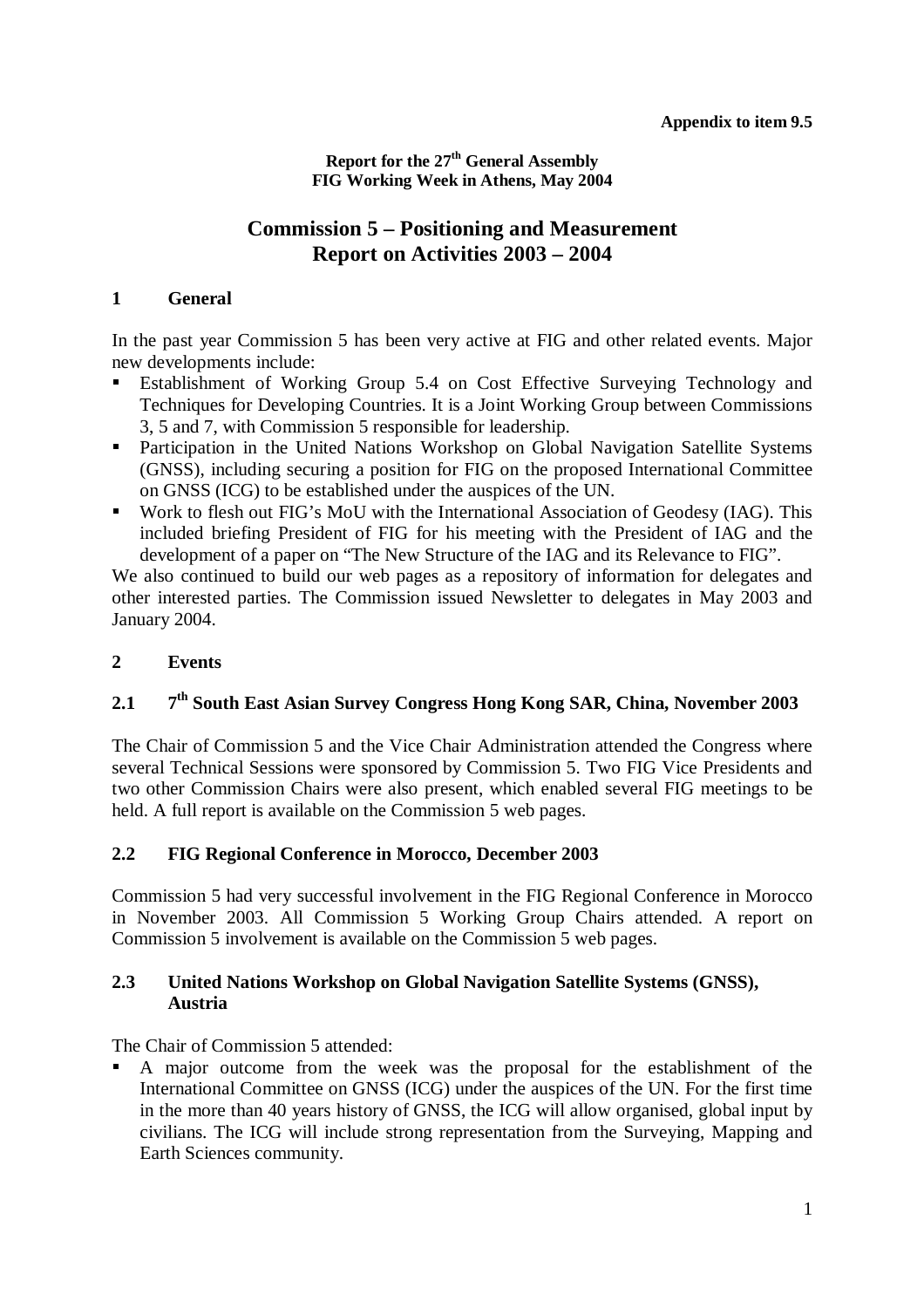The UN deliberately involved people from developing countries in this process (including from many Surveying and Mapping organisations). This proved very beneficial in ensuring the recommendations really did address the needs of developing countries. Also, in working sessions, people from developing countries worked directly with office bearers in relevant international organisations, which was of benefit to both parties. A full report is available on the Commission 5 web pages.

#### **2.4 9th International Symposium on Mobile Mapping Technology, Kuming, China, March, 2004**

This event is sponsored through Working Group 5.3 and is also co-sponsored by IAG and ISPRS. Report from Working Group 5.3 (below) has more details.

### **2.5 FIG Working Week in Athens, Greece May 22 - 27, 2004**

Commission 5 has assisted in inviting keynote speeches from the United Nations Office for Outer Space Affairs and the International Association of Geodesy. Commission 5 is responsible for the following sessions in the technical symposium, with more than 30 papers:

- TS3 Standards, Quality Assurance and Calibration<br>TS7 Reference Frame in Practice
- **TS7 Reference Frame in Practice**<br>TS11 Positioning and Measureme
- TS11 Positioning and Measurement Technologies and Practices I GNSS Networks<br>■ TS26 Positioning and Measurement Technologies and Practices II Laser Scanning:
- TS26 Positioning and Measurement Technologies and Practices II Laser Scanning and Photogrammetry
- **TS29 Positioning and Measurement Technologies and Practices III Applications and** Processing

Commission 5 is also involved in the following joint sessions:

- **TS13 Appropriate Technologies for Good Land Administration I**<br> **WSH3** Vertical Reference Frame & Marine Construction/Dreds
- WSH3 Vertical Reference Frame & Marine Construction/Dredging

During the Working Week there will also be a meeting of Commission 5 open to all interested parties. All national delegates and correspondent members of the Commission have been encouraged to attend the Working Week, which is at the half way point of the current Work Plan period (2002 to 2006).

#### **2.6 FIG Regional Conference for Asia and the Pacific, 3-7 October, 2004, Jakarta, Indonesia**

Chair of Commission 5 is taking a lead on behalf of Commissions in the organisation of the FIG Regional Conference for 2004 in Jakarta, Indonesia in October. The Commission Chair has helped achieve strong involvement from the International Association of Geodesy (IAG) and the Permanent Committee for GIS Infrastructure for the Asia-Pacific.

#### **3 Working Groups**

#### **3.1 WG 5.1 Standards & Quality assurance**

- Working Week 2003 in Paris: Session on the Working Group topic.
- Regional Conference in Marrakech: Active participation and Working Group Chair presented a paper on Laser-Scanning (Principles, Methods, Systems etc) and Chaired a Technical Session.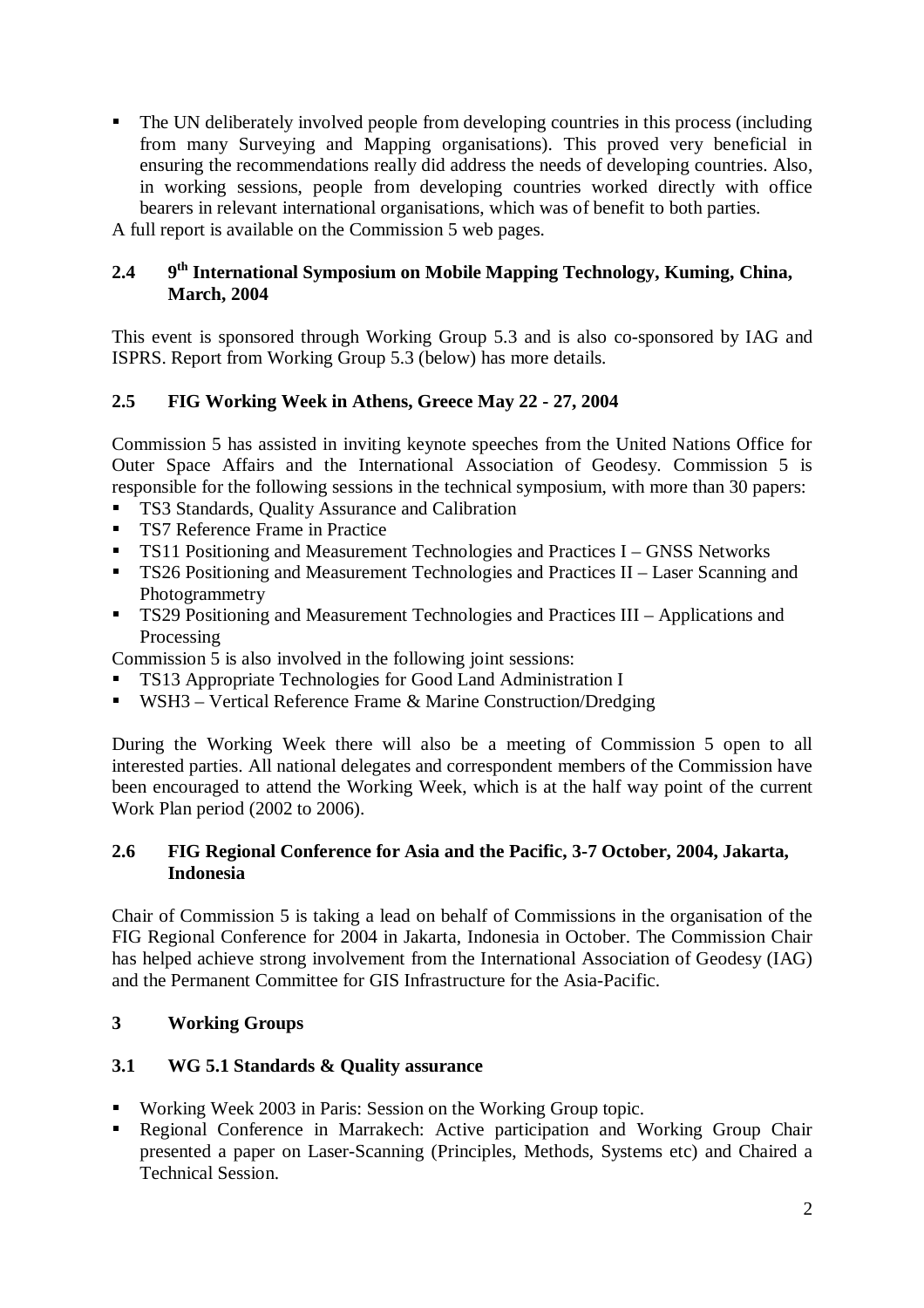- Working Group Chair also represented the Commission Chair at ACCO Meetings in Paris and Marrakech
- Development of a questionnaire on "Certification of Instruments" (Vaclav Slaboch). The questionnaire was sent out and approximately 30 responses were received. The questionnaire will be improved and sent out a second time in 2004.
- Organization of a Seminar in Germany on "Kinematic Measurement Methods" with strong aspects of quality assurance (within DVW). 100 participants from Germany, Switzerland Austria and Czech Republic, 14 Presentations, 2 days (February 2004, Stuttgart).
- Since 2003 Working Group Chair has been a Member of the German Committee of Standards (DIN) for "Geodätische Instrumente und Geräte" (geodetic instruments and devices).
- **Prof. Hans Heister (Munich, GER) has recently been appointed to represent FIG at ISO** TC 172 SC 6

# **3.2 WG 5.2 Reference Frame in Practice**

The work of WG-5.2 has so far been focused on

- Outlining topics for fact sheets and invited papers to seminars
- Organising sessions at FIG Working Week in Paris, 2003
- Organising sessions at FIG Regional Conference in Morocco, 2003
- Creating a core member-group as well as a reference group

The WG Chairs are currently contacting the members to discuss tasks for the next 2.5 years based on the work plan for the working group. Some topics for fact sheets or invited papers:

- Assisting users during the shift from an old geodetic datum to a modern one.<br>Where to find transformation parameters
- Where to find transformation parameters.
- The use and the set up of permanent GPS stations.
- Explaining to users the difference between the geodetic datum and the projection.<br>
How to best marry GPS and national levelling network maintenance.
- How to best marry GPS and national levelling network maintenance.
- Explaining going from GPS-co ordinates to plane/vertical co-ordinates.
- Global reference frame issues including continental drift/land uplift

At the Regional Conference in Marrakech, WG5.3 hosted a successful session on Regional Reference Frame involving local experts and a representative of IERS (an IAG body) speaking on ITRF.

## **3.3 WG 5.3 Integrated Positioning, Navigation and Mapping Systems**

- Organizing a workshop on Mobile Multi-sensor systems at the next ISPRS congress.
- Planning for the MMT2004 in Kuming in March 2004. The meeting is organized in collaboration with the IAG C4 and ISPRS Com-II. Task forces 5.3.1 on Mobile Mapping Systems and 5.3.2 on Digital Mapping are a major contributed to the symposium.
- Establishment of the Task force 5.3.1 web site on GPS Modernization and GNSS Development. It is hoped that this can be used as a mechanism for coordinating FIG input to the proposed International Committee on GNSS (ICG) to be established under the auspices of the UN.